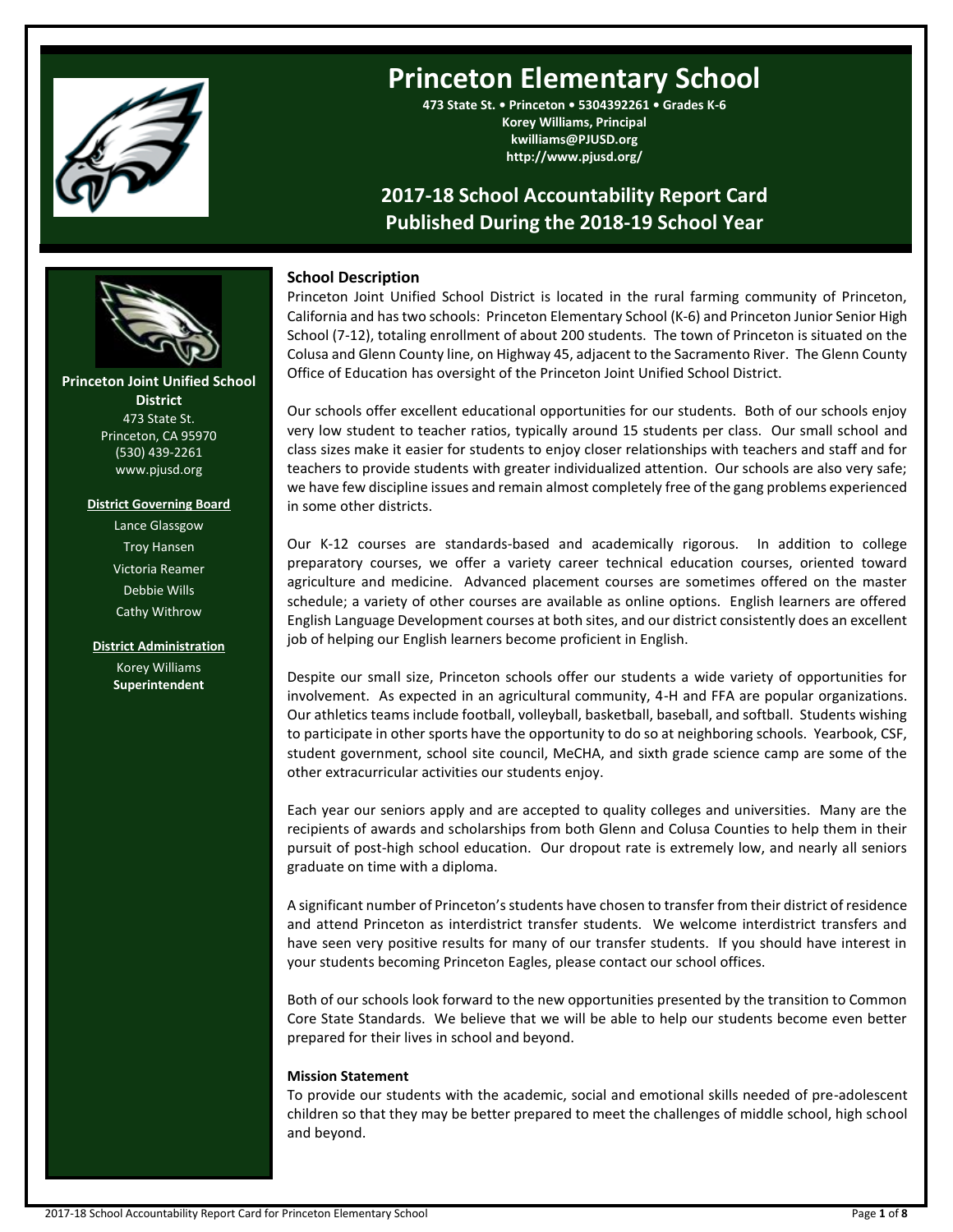# **About the SARC**

By February 1 of each year, every school in California is required by state law to publish a School Accountability Report Card (SARC). The SARC contains information about the condition and performance of each California public school. Under the Local Control Funding Formula (LCFF) all local educational agencies (LEAs) are required to prepare a Local Control and Accountability Plan (LCAP), which describes how they intend to meet annual school-specific goals for all pupils, with specific activities to address state and local priorities. Additionally, data reported in an LCAP is to be consistent with data reported in the SARC.

- For more information about SARC requirements, see the California Department of Education (CDE) SARC web page at [https://www.cde.ca.gov/ta/ac/sa/.](https://www.cde.ca.gov/ta/ac/sa/)
- For more information about the LCFF or LCAP, see the CDE LCFF web page at [https://www.cde.ca.gov/fg/aa/lc/.](https://www.cde.ca.gov/fg/aa/lc/)
- For additional information about the school, parents/guardians and community members should contact the school principal or the district office.

| 2017-18 Student Enrollment by Grade Level |                           |  |  |
|-------------------------------------------|---------------------------|--|--|
| <b>Grade Level</b>                        | <b>Number of Students</b> |  |  |
| Kindergarten                              | 11                        |  |  |
| Grade 1                                   | 8                         |  |  |
| Grade 2                                   | 5                         |  |  |
| Grade 3                                   | 6                         |  |  |
| Grade 4                                   | 14                        |  |  |
| Grade 5                                   | 9                         |  |  |
| Grade 6                                   | 17                        |  |  |
| <b>Total Enrollment</b>                   | 70                        |  |  |

| 2017-18 Student Enrollment by Group        |                                    |  |  |  |
|--------------------------------------------|------------------------------------|--|--|--|
| Group                                      | <b>Percent of Total Enrollment</b> |  |  |  |
| <b>Black or African American</b>           | 0.0                                |  |  |  |
| American Indian or Alaska Native           | 1.4                                |  |  |  |
| Asian                                      | 0.0                                |  |  |  |
| Filipino                                   | 0.0                                |  |  |  |
| <b>Hispanic or Latino</b>                  | 57.1                               |  |  |  |
| <b>Native Hawaiian or Pacific Islander</b> | 0.0                                |  |  |  |
| White                                      | 35.7                               |  |  |  |
| <b>Socioeconomically Disadvantaged</b>     | 70.0                               |  |  |  |
| <b>English Learners</b>                    | 25.7                               |  |  |  |
| <b>Students with Disabilities</b>          | 8.6                                |  |  |  |
| <b>Foster Youth</b>                        | 0.0                                |  |  |  |

# **A. Conditions of Learning**

#### **State Priority: Basic**

The SARC provides the following information relevant to the State priority: Basic (Priority 1):

- Degree to which teachers are appropriately assigned and fully credentialed in the subject area and for the pupils they are teaching;
- Pupils have access to standards-aligned instructional materials; and
- School facilities are maintained in good repair

| <b>Teacher Credentials</b>                         |           |           |       |  |  |
|----------------------------------------------------|-----------|-----------|-------|--|--|
| <b>Princeton Elementary School</b>                 | $16 - 17$ | $17 - 18$ | 18-19 |  |  |
| <b>With Full Credential</b>                        | 6         | 4         | 3     |  |  |
| <b>Without Full Credential</b>                     |           | 1         | 1     |  |  |
| <b>Teaching Outside Subject Area of Competence</b> | O         | 0         |       |  |  |
| <b>Princeton Joint Unified School District</b>     | 16-17     | $17 - 18$ | 18-19 |  |  |
| <b>With Full Credential</b>                        |           |           | 11    |  |  |
| <b>Without Full Credential</b>                     |           |           | 1     |  |  |
| <b>Teaching Outside Subject Area of Competence</b> |           |           |       |  |  |

| <b>Teacher Misassignments and Vacant Teacher Positions at this School</b> |  |  |  |  |  |  |
|---------------------------------------------------------------------------|--|--|--|--|--|--|
| <b>Princeton Elementary School</b><br>18-19<br>17-18<br>16-17             |  |  |  |  |  |  |
| Teachers of English Learners                                              |  |  |  |  |  |  |
| <b>Total Teacher Misassignments</b>                                       |  |  |  |  |  |  |
| <b>Vacant Teacher Positions</b>                                           |  |  |  |  |  |  |

Note: "Misassignments" refers to the number of positions filled by teachers who lack legal authorization to teach that grade level, subject area, student group, etc.

\*Total Teacher Misassignments includes the number of Misassignments of Teachers of English Learners.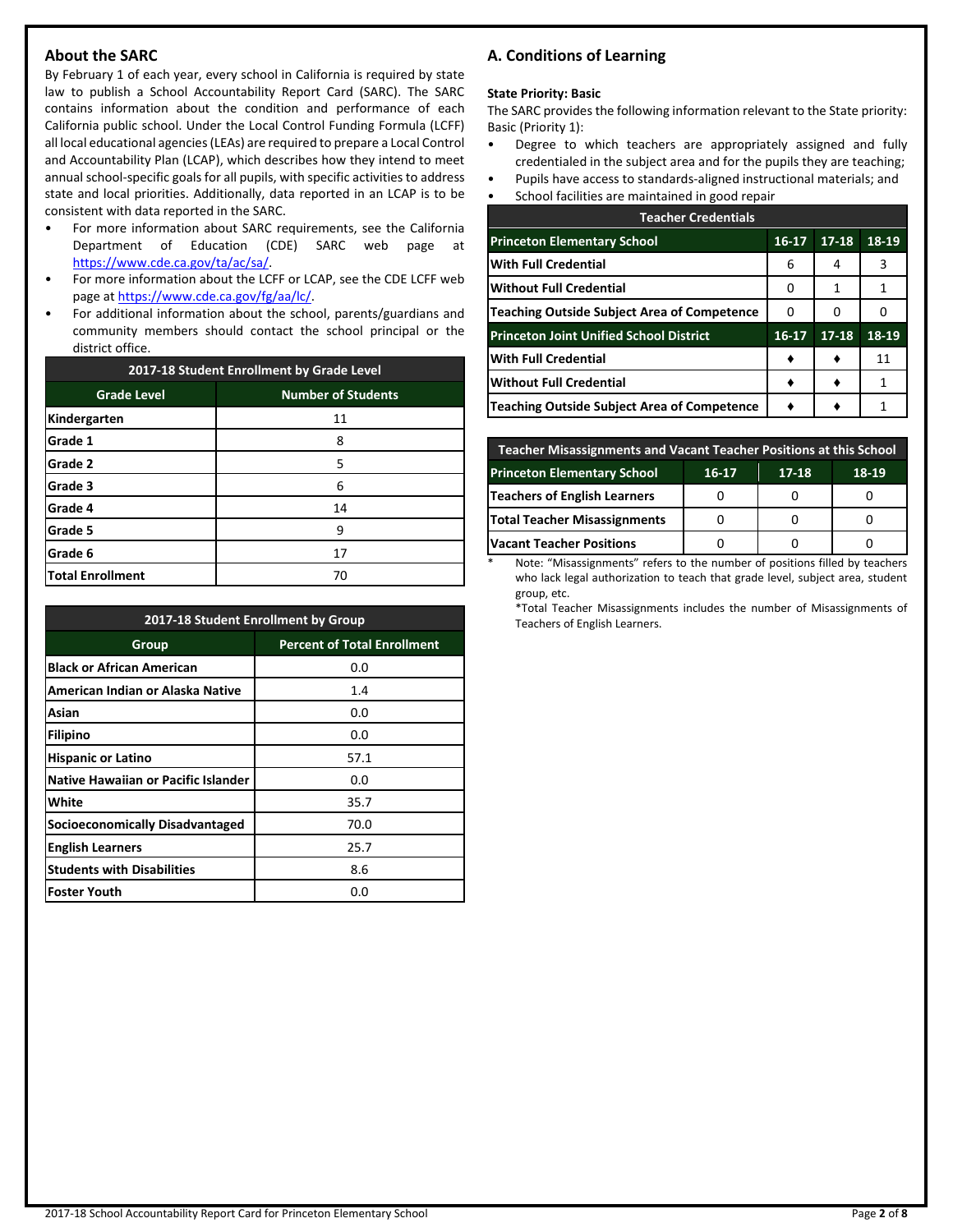| <b>Textbooks and Instructional Materials</b><br>Year and month in which data were collected: July 2016 |                                                                                                                                                      |           |  |  |
|--------------------------------------------------------------------------------------------------------|------------------------------------------------------------------------------------------------------------------------------------------------------|-----------|--|--|
| <b>Core Curriculum Area</b>                                                                            | <b>Textbooks and Instructional Materials/Year of Adoption</b>                                                                                        |           |  |  |
| <b>Reading/Language Arts</b>                                                                           | Benchmark<br>The textbooks listed are from most recent adoption:<br>Percent of students lacking their own assigned textbook:                         | Yes<br>0% |  |  |
| <b>Mathematics</b>                                                                                     | Engage New York K-5 / CPM grade 6<br>The textbooks listed are from most recent adoption:<br>Percent of students lacking their own assigned textbook: | Yes<br>0% |  |  |
| <b>Science</b>                                                                                         | <b>Holt Science</b><br>The textbooks listed are from most recent adoption:<br>Percent of students lacking their own assigned textbook:               | Nο<br>0%  |  |  |
| <b>History-Social Science</b>                                                                          | California Reflections K-6<br>The textbooks listed are from most recent adoption:<br>Percent of students lacking their own assigned textbook:        | Nο<br>0%  |  |  |
| <b>Health</b>                                                                                          | Wonders<br>The textbooks listed are from most recent adoption:<br>Percent of students lacking their own assigned textbook:                           | Nο<br>0%  |  |  |

Note: Cells with N/A values do not require data.

#### **School Facility Conditions and Planned Improvements (Most Recent Year)**

The District takes great efforts to ensure that all schools are clean, safe, and functional through proper facilities maintenance and campus supervision. Ongoing maintenance and campus improvements ensure facilities remain up to date and provide adequate space for students and staff. District maintenance and site custodial staff ensures that the repairs necessary to keep the school in good condition are completed in a timely manner. A work order process is used by school and district staff to communicate non-routine maintenance requests. Every morning before school begins the custodian inspects facilities for safety hazards or other conditions that need attention prior to students and staff entering school grounds. One custodian is assigned to Princeton Elementary.

The custodians are responsible for:

- Groundskeeping
- Restrooms
- Cafeteria Cleanup/Setup
- Office Area Cleaning

Restrooms are checked throughout the day for cleanliness and subsequently cleaned as needed. The Director of Maintenance and Operations communicates daily with the Superintendent and custodial staff concerning maintenance and school safety issues.

The district Director of Maintenance & Operations does an annual inspection of all sites in accordance with Education Code §17592.72(c) (1). The inspection tool is on file and available for review at the district office.

| <b>School Facility Good Repair Status (Most Recent Year)</b><br>Year and month in which data were collected: 1/14/2019 |                      |                                                            |  |  |  |
|------------------------------------------------------------------------------------------------------------------------|----------------------|------------------------------------------------------------|--|--|--|
| <b>System Inspected</b>                                                                                                | <b>Repair Status</b> | <b>Repair Needed and</b><br><b>Action Taken or Planned</b> |  |  |  |
| Systems:<br>Gas Leaks, Mechanical/HVAC, Sewer                                                                          | Good                 |                                                            |  |  |  |
| Interior:<br><b>Interior Surfaces</b>                                                                                  | Good                 | portable restrooms: flooring showing<br>extreme wear       |  |  |  |
| <b>Cleanliness:</b><br>Overall Cleanliness, Pest/Vermin Infestation                                                    | Good                 |                                                            |  |  |  |
| Electrical:<br>Electrical                                                                                              | Good                 |                                                            |  |  |  |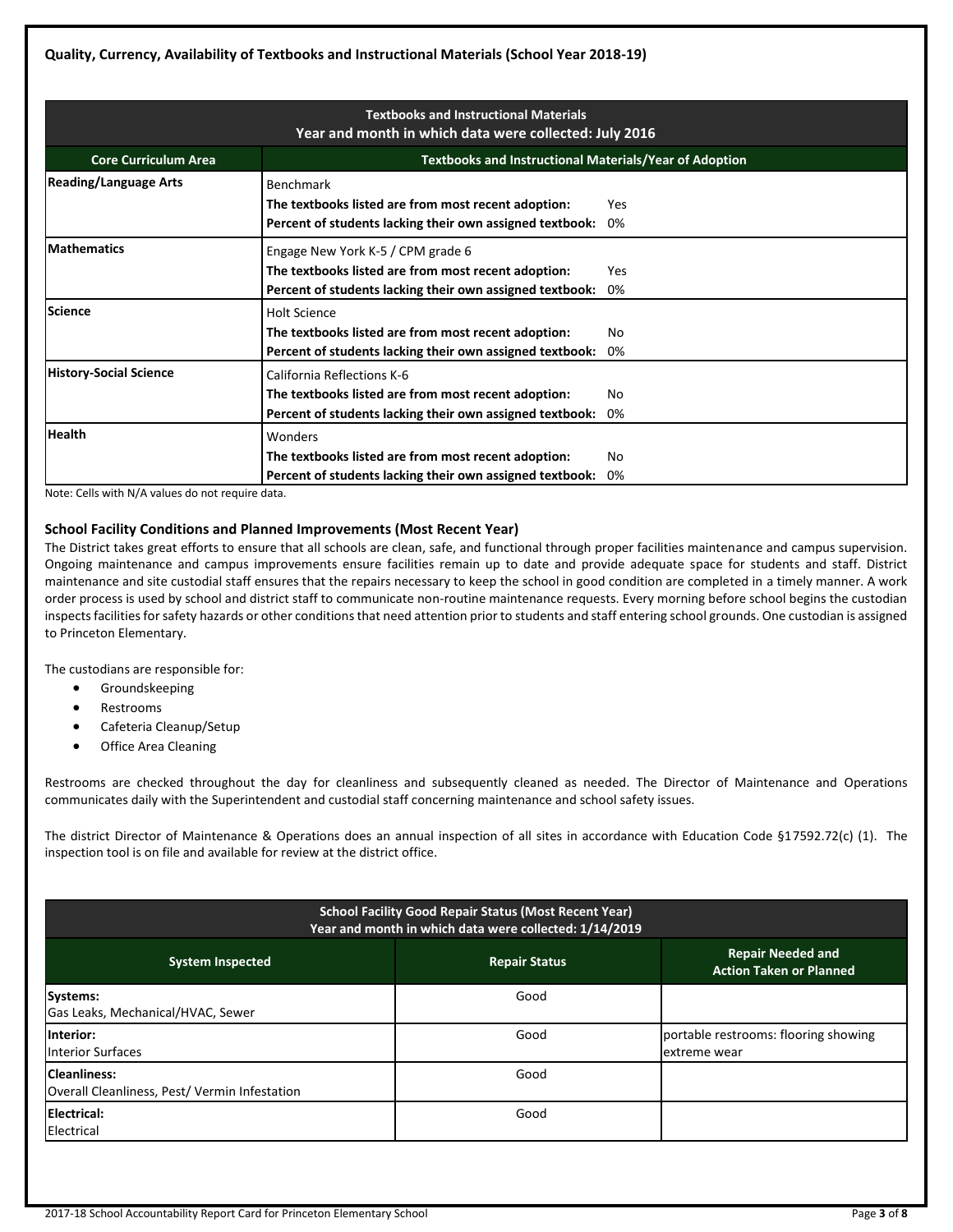| <b>School Facility Good Repair Status (Most Recent Year)</b><br>Year and month in which data were collected: 1/14/2019 |                      |                                                                                                                             |  |  |
|------------------------------------------------------------------------------------------------------------------------|----------------------|-----------------------------------------------------------------------------------------------------------------------------|--|--|
| <b>System Inspected</b>                                                                                                | <b>Repair Status</b> | <b>Repair Needed and</b><br><b>Action Taken or Planned</b>                                                                  |  |  |
| <b>Restrooms/Fountains:</b><br>Restrooms, Sinks/ Fountains                                                             | Good                 | empty classroom (old S.P.A.R.K.): roofing<br>gable end deterioration, abandoned boys<br>restroom due to septic line failure |  |  |
| Safety:<br>Fire Safety, Hazardous Materials                                                                            | Good                 |                                                                                                                             |  |  |
| <b>Structural:</b><br>Structural Damage, Roofs                                                                         | Good                 | empty classroom (old S.P.A.R.K.): roofing<br>gable end deterioration, abandoned boys<br>restroom due to septic line failure |  |  |
| <b>External:</b><br>Playground/School Grounds, Windows/ Doors/Gates/Fences                                             | Good                 |                                                                                                                             |  |  |
| <b>Overall Rating</b>                                                                                                  | Good                 |                                                                                                                             |  |  |

### **B. Pupil Outcomes**

#### **State Priority: Pupil Achievement**

The SARC provides the following information relevant to the State priority: Pupil Achievement (Priority 4):

- **Statewide assessments** (i.e., California Assessment of Student Performance and Progress [CAASPP] System, which includes the Smarter Balanced Summative Assessments for students in the general education population and the California Alternate Assessments [CAAs] for English language arts/literacy [ELA] and mathematics given in grades three through eight and grade eleven. Only eligible students may participate in the administration of the CAAs. CAAs items are aligned with alternate achievement standards, which are linked with the Common Core State Standards [CCSS] for students with the most significant cognitive disabilities); and
- The percentage of students who have successfully completed courses that satisfy the requirements for entrance to the University of California and the California State University, or career technical education sequences or programs of study

| 2017-18 CAASPP Results for All Students |                                                                                       |                                  |         |              |         |           |
|-----------------------------------------|---------------------------------------------------------------------------------------|----------------------------------|---------|--------------|---------|-----------|
|                                         | Percent of Students Meeting or Exceeding the State Standards<br>$(grades 3-8 and 11)$ |                                  |         |              |         |           |
| <b>Subject</b>                          |                                                                                       | <b>District</b><br><b>School</b> |         | <b>State</b> |         |           |
|                                         | 16-17                                                                                 | $17 - 18$                        | $16-17$ | $17 - 18$    | $16-17$ | $17 - 18$ |
| lela                                    | 29.0                                                                                  | 22.0                             | 41.0    | 38.0         | 48.0    | 50.0      |
| Math                                    | 45.0                                                                                  | 12.0                             | 35.0    | 20.0         | 37.0    | 38.0      |

Note: Percentages are not calculated when the number of students tested is ten or less, either because the number of students in this category is too small for statistical accuracy or to protect student privacy.

Note: ELA and mathematics test results include the Smarter Balanced Summative Assessment and the CAA. The "Percent Met or Exceeded" is calculated by taking the total number of students who met or exceeded the standard on the Smarter Balanced Summative Assessment plus the total number of students who met the standard (i.e., achieved Level 3–Alternate) on the CAAs divided by the total number of students who participated in both assessments.

| <b>CAASPP Test Results in Science for All Students</b> |                                                                                                     |               |           |                 |              |           |
|--------------------------------------------------------|-----------------------------------------------------------------------------------------------------|---------------|-----------|-----------------|--------------|-----------|
|                                                        | Percent of Students Scoring at Proficient or Advanced<br>(meeting or exceeding the state standards) |               |           |                 |              |           |
| <b>Subject</b>                                         |                                                                                                     | <b>School</b> |           | <b>District</b> | <b>State</b> |           |
|                                                        | $16 - 17$                                                                                           | $17 - 18$     | $16 - 17$ | $17 - 18$       | $16-17$      | $17 - 18$ |
| <b>Science</b>                                         | N/A                                                                                                 | N/A           | N/A       | N/A             | N/A          | N/A       |
| $\cdots$ $\cdots$<br>.<br>.<br>.                       |                                                                                                     |               |           |                 |              |           |

Note: Cells with N/A values do not require data.

Note: The 2016–17 and 2017–18 data are not available. The CDE is developing a new science assessment based on the Next Generation Science Standards for California Public Schools (CA NGSS). The CAST was pilot-tested in spring 2017 and field-tested in spring 2018. The CAST will be administered operationally during the 2018–19 school year. The CAA for Science was pilot-tested for two years (i.e., 2016–17 and 2017–18) and the CAA for Science will be field-tested in 2018–19.

Note: Science test results include the CAST and the CAA for Science. The "Percent Met or Exceeded" is calculated by taking the total number of students who met or exceeded the standard on the CAST plus the total number of students who met the standard (i.e., achieved Level 3–Alternate) on the CAA for Science divided by the total number of students who participated on both assessments.

#### **State Priority: Other Pupil Outcomes**

The SARC provides the following information relevant to the State priority: Other Pupil Outcomes (Priority 8):

• Pupil outcomes in the subject area of physical education

| Grade           | 2017-18 Percent of Students Meeting Fitness Standards |        |  |  |  |  |
|-----------------|-------------------------------------------------------|--------|--|--|--|--|
| Level<br>4 of 6 | $5$ of 6                                              | 6 of 6 |  |  |  |  |
| **              | **                                                    | $**$   |  |  |  |  |

Percentages are not calculated when the number of students tested is ten or less, either because the number of students in this category is too small for statistical accuracy or to protect student privacy.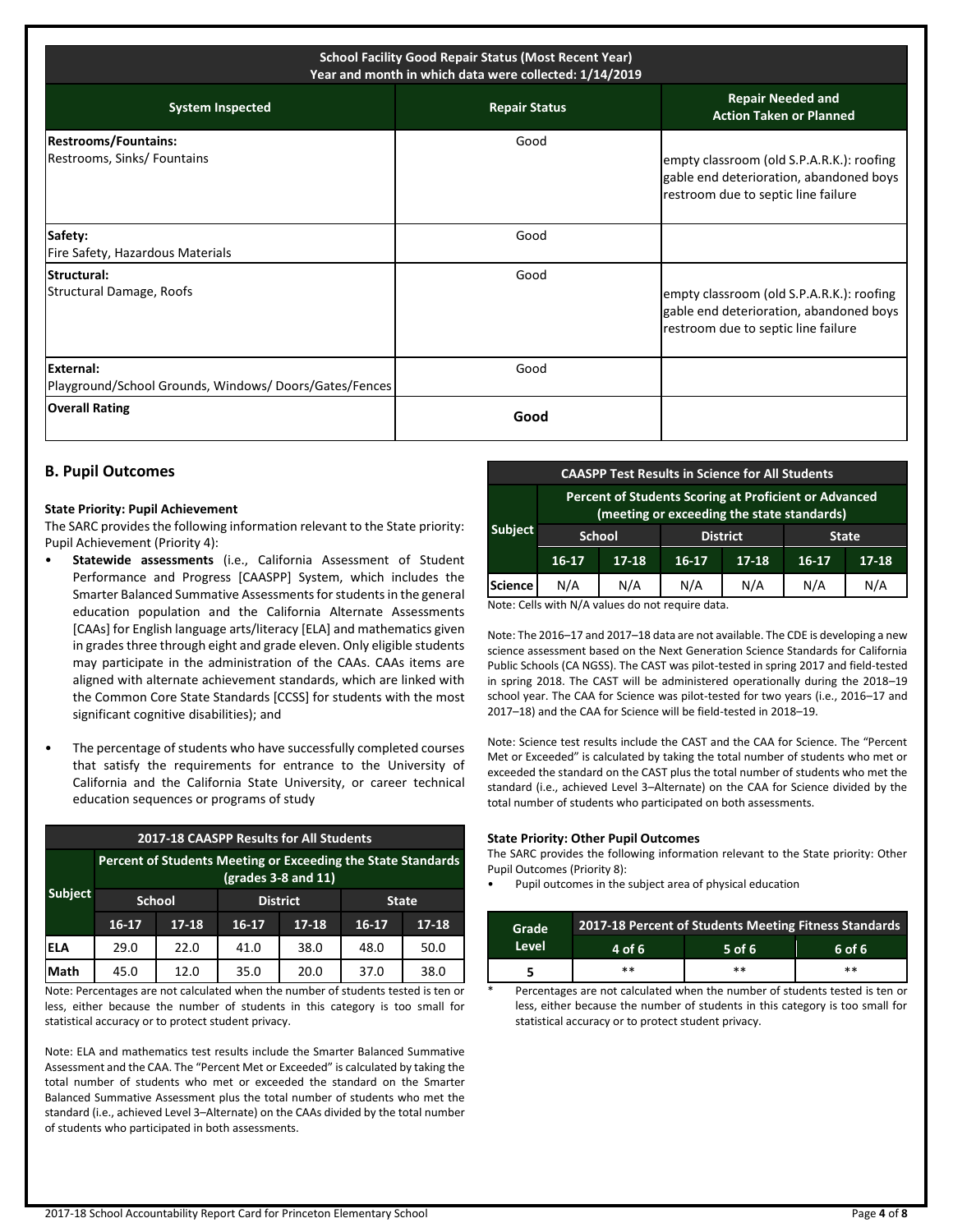| School Year 2017-18 CAASPP Assessment Results - English Language Arts (ELA)<br>Disaggregated by Student Groups, Grades Three through Eight and Eleven |                                   |                                |                                 |                                          |  |
|-------------------------------------------------------------------------------------------------------------------------------------------------------|-----------------------------------|--------------------------------|---------------------------------|------------------------------------------|--|
| <b>Student Group</b>                                                                                                                                  | <b>Total</b><br><b>Enrollment</b> | <b>Number</b><br><b>Tested</b> | <b>Percent</b><br><b>Tested</b> | <b>Percent</b><br><b>Met or Exceeded</b> |  |
| <b>All Students</b>                                                                                                                                   | 46                                | 41                             | 89.13                           | 21.95                                    |  |
| Male                                                                                                                                                  | 27                                | 23                             | 85.19                           | 8.70                                     |  |
| Female                                                                                                                                                | 19                                | 18                             | 94.74                           | 38.89                                    |  |
| <b>Hispanic or Latino</b>                                                                                                                             | 27                                | 25                             | 92.59                           | 12.00                                    |  |
| <b>White</b>                                                                                                                                          | 16                                | 14                             | 87.50                           | 42.86                                    |  |
| <b>Socioeconomically Disadvantaged</b>                                                                                                                | 33                                | 29                             | 87.88                           | 10.34                                    |  |
| <b>English Learners</b>                                                                                                                               | 20                                | 20                             | 100.00                          | 10.00                                    |  |
| <b>Students with Disabilities</b>                                                                                                                     |                                   |                                |                                 |                                          |  |

Note: ELA test results include the Smarter Balanced Summative Assessment and the CAA. The "Percent Met or Exceeded" is calculated by taking the total number of students who met or exceeded the standard on the Smarter Balanced Summative Assessment plus the total number of students who met the standard (i.e., achieved Level 3–Alternate) on the CAAs divided by the total number of students who participated in both assessments.

Note: Double dashes (--) appear in the table when the number of students is ten or less, either because the number of students in this category is too small for statistical accuracy or to protect student privacy.

Note: The number of students tested includes all students who participated in the test whether they received a score or not; however, the number of students tested is not the number that was used to calculate the achievement level percentages. The achievement level percentages are calculated using only students who received scores.

| School Year 2017-18 CAASPP Assessment Results - Mathematics<br>Disaggregated by Student Groups, Grades Three through Eight and Eleven |                                   |                                |                          |                                   |  |
|---------------------------------------------------------------------------------------------------------------------------------------|-----------------------------------|--------------------------------|--------------------------|-----------------------------------|--|
| <b>Student Group</b>                                                                                                                  | <b>Total</b><br><b>Enrollment</b> | <b>Number</b><br><b>Tested</b> | Percent<br><b>Tested</b> | Percent<br><b>Met or Exceeded</b> |  |
| <b>All Students</b>                                                                                                                   | 46                                | 41                             | 89.13                    | 12.2                              |  |
| Male                                                                                                                                  | 27                                | 23                             | 85.19                    | 4.35                              |  |
| Female                                                                                                                                | 19                                | 18                             | 94.74                    | 22.22                             |  |
| <b>Hispanic or Latino</b>                                                                                                             | 27                                | 25                             | 92.59                    | 4                                 |  |
| White                                                                                                                                 | 16                                | 14                             | 87.5                     | 28.57                             |  |
| <b>Socioeconomically Disadvantaged</b>                                                                                                | 33                                | 29                             | 87.88                    | 3.45                              |  |
| <b>English Learners</b>                                                                                                               | 20                                | 20                             | 100                      | 5                                 |  |
| <b>Students with Disabilities</b>                                                                                                     |                                   |                                |                          |                                   |  |

Note: Mathematics test results include the Smarter Balanced Summative Assessment and the CAA. The "Percent Met or Exceeded" is calculated by taking the total number of students who met or exceeded the standard on the Smarter Balanced Summative Assessment plus the total number of students who met the standard (i.e., achieved Level 3–Alternate) on the CAAs divided by the total number of students who participated in both assessments.

Note: Double dashes (--) appear in the table when the number of students is ten or less, either because the number of students in this category is too small for statistical accuracy or to protect student privacy.

Note: The number of students tested includes all students who participated in the test whether they received a score or not; however, the number of students tested is not the number that was used to calculate the achievement level percentages. The achievement level percentages are calculated using only students who received scores.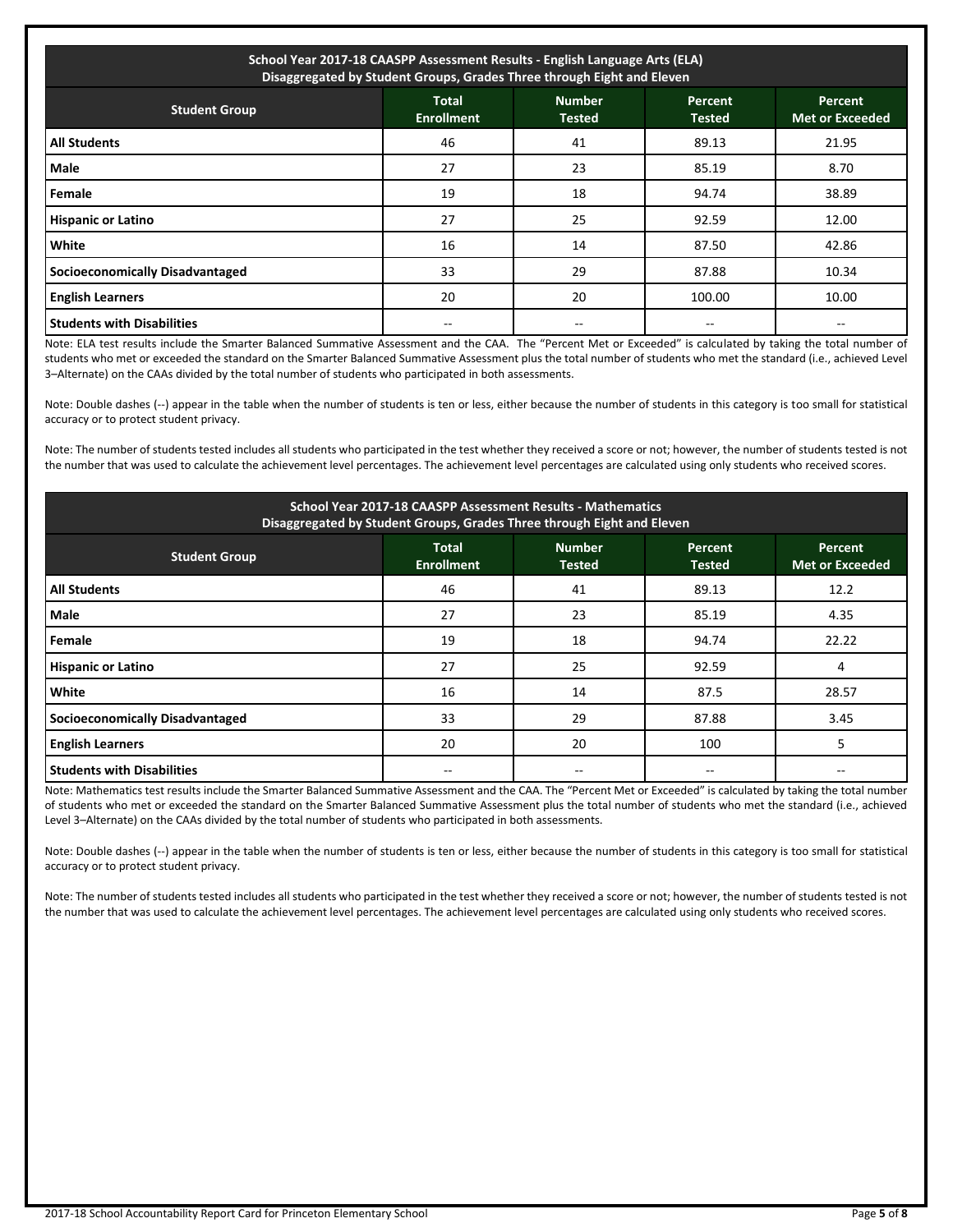## **C. Engagement**

## **State Priority: Parental Involvement**

The SARC provides the following information relevant to the State priority: Parental Involvement (Priority 3):

• Efforts the school district makes to seek parent input in making decisions for the school district and each school site

# **Opportunities for Parental Involvement (School Year 2018-19)**

Parents are encouraged to become involved in the school by volunteering in the classroom, participating in a decision-making group, or simply attending school events. Parents can stay informed on upcoming events and school activities through the school web site, the school marquee, and flyers. Contact the school secretaries at (530) 439-2501 for more information on how to become involved in your child's school.

Opportunities to be Involved:

- School Site Council
- Classroom Helper
- Chaperone
- Fundraising Committees
- Focus Groups
- Winter Program
- Fall Pumpkin Carnival
- Migrant Parent Advisory Committee
- School Activities
- Back to School Night
- Open House
- Class Community Project Activities
- Field trips

# **State Priority: School Climate**

The SARC provides the following information relevant to the State priority: School Climate (Priority 6):

- Pupil suspension rates;
- Pupil expulsion rates; and
- Other local measures on the sense of safety.

# **School Safety Plan**

The School Safety Plan is reviewed, updated, and discussed with school faculty annually. The plan establishes and defines procedures/guidelines for the safe and orderly response to earthquakes, fires, floods, intruders, and other emergency disasters. It outlines the protocol for teachers and staff, including the use of telephone trees. The Safety Plan also contains the numbers for each agency that should be contacted in the event of an emergency. To prepare our students and staff for potential disasters and in according law, all schools in the Princeton Joint Unified School District routinely participate in simulated emergency preparedness drills. Each year, there are safety checks by the Fire Marshall as well as by our insurance carrier. The District is mandated to correct any safety deficiencies. We do all we can to ensure the safety of our students, staff, and community at large. To ensure safety on campus, teachers and administrators monitor appropriate behavior. To ensure that all people are authorized to be on school property all visitors must sign in when entering the campus. Our student discipline handbook is updated annually and shared with each student at the beginning of each school year. This helps to ensure that all students are aware of behavior expectations and consequences; a copy is mailed home to all parents/guardians. The District offers first aid training each year.

For more information about how parents can receive more information, or to view the School Safety Plan, contact the District Office at 530-439-2261.

| <b>Suspensions and Expulsions</b> |         |         |         |  |  |  |
|-----------------------------------|---------|---------|---------|--|--|--|
| <b>School</b>                     | 2015-16 | 2016-17 | 2017-18 |  |  |  |
| <b>Suspensions Rate</b>           | 0.0     | 0.0     | 2.6     |  |  |  |
| <b>Expulsions Rate</b>            | 0.0     | 0.0     | 0.0     |  |  |  |
| <b>District</b>                   | 2015-16 | 2016-17 | 2017-18 |  |  |  |
| <b>Suspensions Rate</b>           | 0.5     | 3.8     | 2.3     |  |  |  |
| <b>Expulsions Rate</b>            | 0.0     | 0.0     | 0.0     |  |  |  |
| <b>State</b>                      | 2015-16 | 2016-17 | 2017-18 |  |  |  |
| <b>Suspensions Rate</b>           | 3.7     | 3.7     | 3.5     |  |  |  |
| <b>Expulsions Rate</b>            | 0.1     | 0.1     | 0.1     |  |  |  |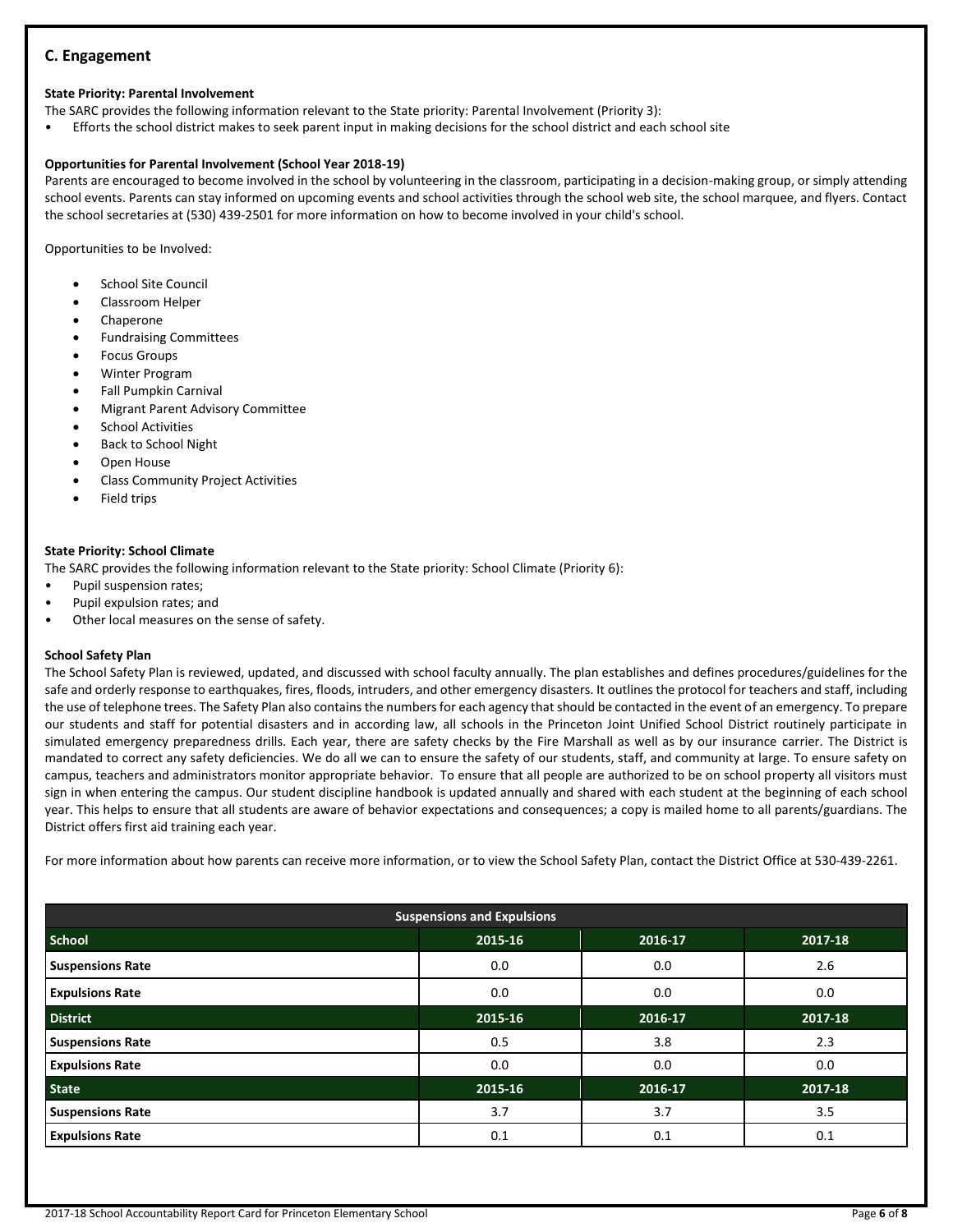# **D. Other SARC Information**

The information in this section is required to be in the SARC but is not included in the state priorities for LCFF.

| Academic Counselors and Other Support Staff at this School |     |  |  |  |  |  |
|------------------------------------------------------------|-----|--|--|--|--|--|
| <b>Number of Full-Time Equivalent (FTE)</b>                |     |  |  |  |  |  |
| <b>Academic Counselor</b><br>.25                           |     |  |  |  |  |  |
| <b>Counselor (Social/Behavioral or Career Development)</b> |     |  |  |  |  |  |
| Library Media Teacher (Librarian)                          |     |  |  |  |  |  |
| Library Media Services Staff (Paraprofessional)            | .5  |  |  |  |  |  |
| Psychologist                                               |     |  |  |  |  |  |
| <b>Social Worker</b>                                       |     |  |  |  |  |  |
| <b>Nurse</b>                                               |     |  |  |  |  |  |
| <b>Speech/Language/Hearing Specialist</b>                  |     |  |  |  |  |  |
| <b>Resource Specialist (non-teaching)</b>                  |     |  |  |  |  |  |
| Other                                                      |     |  |  |  |  |  |
| Average Number of Students per Staff Member                |     |  |  |  |  |  |
| <b>Academic Counselor</b>                                  | 143 |  |  |  |  |  |

One Full Time Equivalent (FTE) equals one staff member working full time; one FTE could also represent two staff members who each work 50 percent of full time.

| Average Class Size and Class Size Distribution (Elementary) |                           |         |          |                              |       |  |  |       |  |  |                                                                         |  |
|-------------------------------------------------------------|---------------------------|---------|----------|------------------------------|-------|--|--|-------|--|--|-------------------------------------------------------------------------|--|
|                                                             |                           |         |          | <b>Number of Classrooms*</b> |       |  |  |       |  |  |                                                                         |  |
| Grade                                                       | <b>Average Class Size</b> |         | $1 - 20$ |                              | 21-32 |  |  | $33+$ |  |  |                                                                         |  |
|                                                             | 2015-16                   | 2016-17 | 2017-18  |                              |       |  |  |       |  |  | 2015-16 2016-17 2017-18 2015-16 2016-17 2017-18 2015-16 2016-17 2017-18 |  |
| К                                                           | 14                        | 10      | 19       |                              |       |  |  |       |  |  |                                                                         |  |
|                                                             | 12                        | 10      |          |                              |       |  |  |       |  |  |                                                                         |  |
|                                                             |                           | 13      | 11       |                              |       |  |  |       |  |  |                                                                         |  |
|                                                             | 25                        | 26      | 23       |                              |       |  |  |       |  |  |                                                                         |  |
| 6                                                           | q                         | 13      | 17       |                              |       |  |  |       |  |  |                                                                         |  |

Number of classes indicates how many classes fall into each size category (a range of total students per class).

#### **Professional Development provided for Teachers**

Training and curriculum development activities at Princeton Elementary have focused on the California State Content Standards and Frameworks; they are now shifting to a focus on Common Core Standards and Next Generation Science Standards. Professional development activities support adoption of new curriculum, language arts and math curricula, and alignment of curriculum to content standards. Decisions concerning selection of staff development activities are performed by the principal using tools such as teacher input, state assessment results and data analysis to determine the areas in which additional teacher training may enhance classroom instruction and increase student achievement levels. Princeton Elementary continues to offer three (3) paid in-service days annually for staff development. These days are focused on the improvement of student achievement and the development of safe schools. The district also offers ongoing support to new teachers through BTSA (Beginning Teacher Assessment and Support), and all teachers are highly encouraged to attend professional workshops and conferences to hone their skills. The district also devotes up to six (6) minimum days that are for collaboration purposes and/or staff development. Classified support staff receives job-related training from department supervisors and the Glenn County Office of Education. Classified employees are also encouraged to seek outside staff development opportunities to enhance job proficiency.